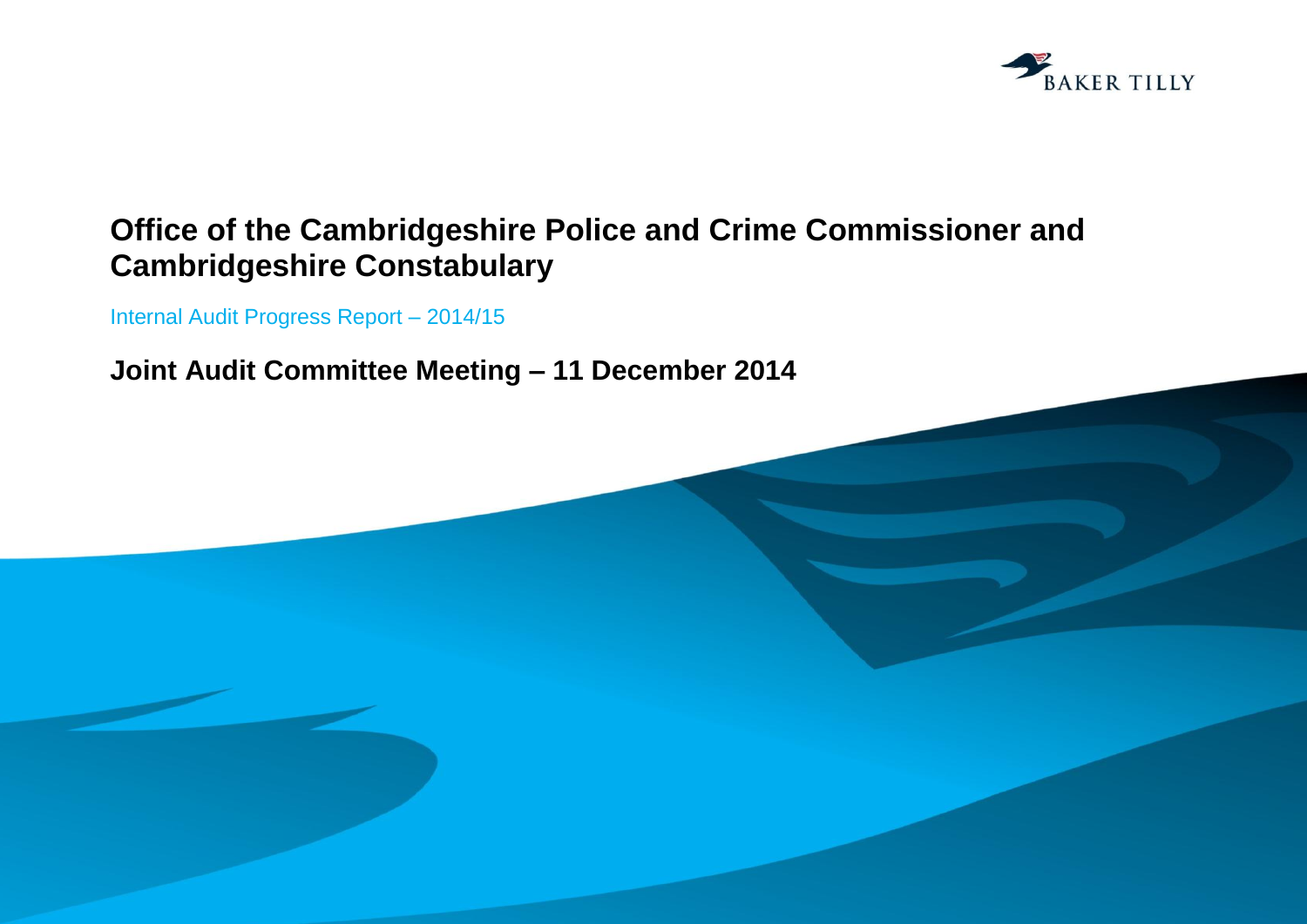

# **Contents**

| <b>Section</b> |                                                                                         | Page |
|----------------|-----------------------------------------------------------------------------------------|------|
|                | Introduction                                                                            |      |
| 2              | Final reports issued                                                                    |      |
| 3              | Key Findings from Internal Audit Work                                                   |      |
| 4              | Work in Progress or Planned                                                             |      |
| 5              | Liaison with Management and External Audit                                              |      |
| 6              | <b>Other Assurances</b>                                                                 | 2    |
|                | Changes to our Plan                                                                     |      |
| 8              | Sector Guidance                                                                         | 2    |
| Appendix A     | <b>Opinion Definitions</b>                                                              | 4    |
| Appendix B     | Operational Plan Performance 2014/15                                                    | 5    |
| Appendix C     | 2014/15 work in progress or (including reports still in draft)                          | 6    |
| Appendix D     | Other Assurances (for information only)                                                 |      |
| $A - A - A$    | $\Delta$ etian Dlana (UICU and MEDIUM resentencedetians and i.) further infermetian for |      |

Appendix E Action Plans (HIGH and MEDIUM recommendations only) further information for Red and Amber / Red opinions.

As a practising member firm of the Institute of Chartered Accountants in England and Wales (ICAEW), we are subject to its ethical and other professional requirements which are detailed at http://www.icaew.com/en/members/regulations-standards-and-guidance.

The matters raised in this report are only those which came to our attention during the course of our review and are not necessarily a comprehensive statement of all the weaknesses that exist or all improvements that might be made. Recommendations for improvements should be assessed by you for their full impact before they are implemented. This report, or our work, should not be taken as a substitute for management's responsibilities for the application of sound commercial practices. We emphasise that the responsibility for a sound system of internal controls rests with management and our work should not be relied upon to identify all strengths and weaknesses that may exist. Neither should our work be relied upon to identify all circumstances of fraud and irregularity should there be any.

This report is supplied on the understanding that it is solely for the use of the persons to whom it is addressed and for the purposes set out herein. Our work has been undertaken solely to prepare this report and state those matters that we have agreed to state to them. This report should not therefore be regarded as suitable to be used or relied on by any other party wishing to acquire any rights from Baker Tilly Risk Advisory Services LLP for any purpose or in any context. Any party other than the Board which obtains access to this report or a copy and chooses to rely on this report (or any part of it) will do so at its own risk. To the fullest extent permitted by law, Baker Tilly Risk Advisory Services LLP will accept no responsibility or liability in respect of this report to any other party and shall not be liable for any loss, damage or expense of whatsoever nature which is caused by any person's reliance on representations in this report.

This report is released to our Client on the basis that it shall not be copied, referred to or disclosed, in whole or in part (save as otherwise permitted by agreed written terms), without our prior written consent.

We have no responsibility to update this report for events and circumstances occurring after the date of this report.

Baker Tilly Risk Advisory Services LLP is a limited liability partnership registered in England and Wales no. OC389499 at 6th floor, 25 Farringdon Street, London EC4A 4AB.

© 2013 Baker Tilly Risk Advisory Services LLP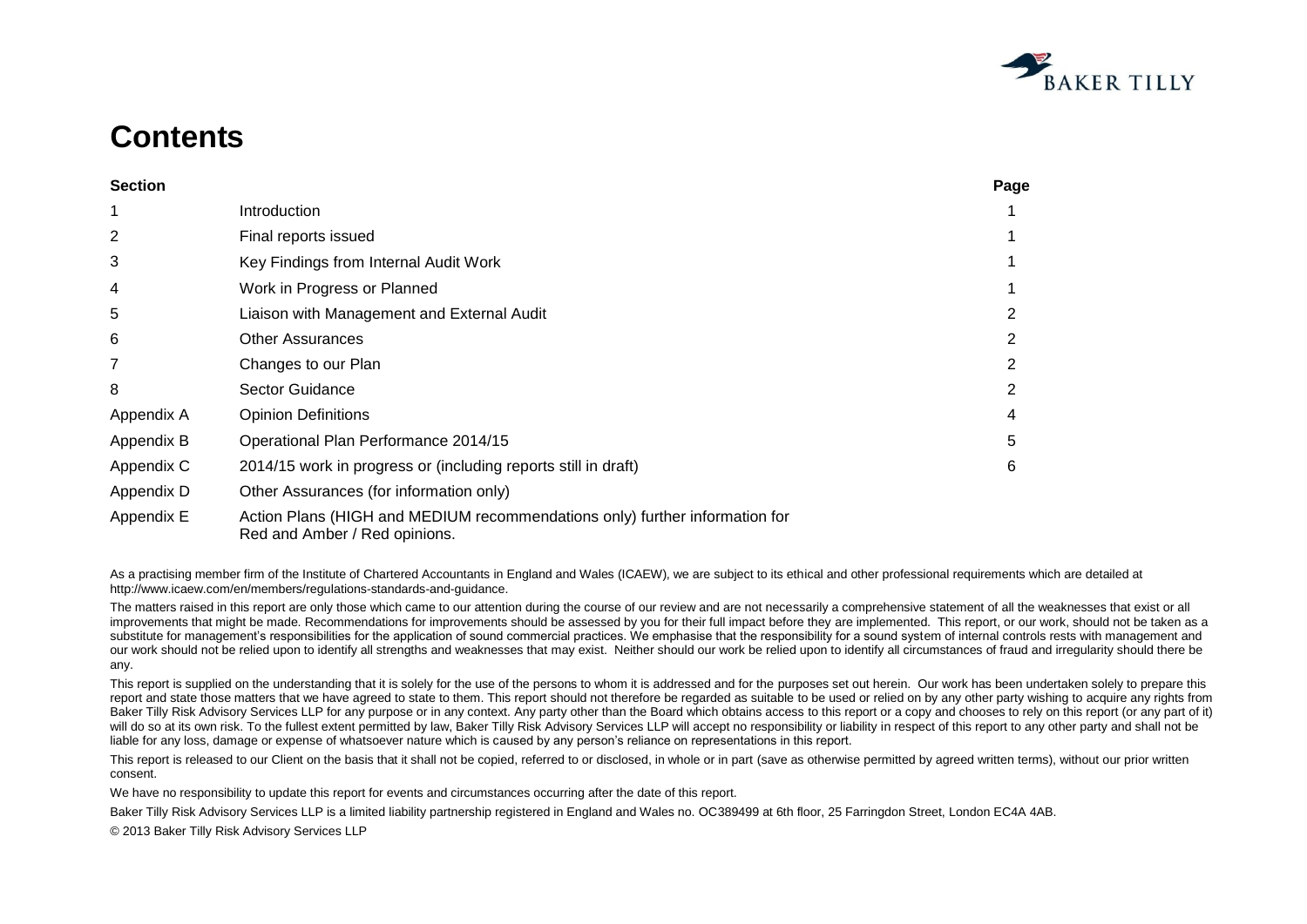## **1. Introduction**

The periodic internal audit plan for 2014/15 was approved by the Joint Audit Committee (JAC) in March 2014. This report summarises the outcome of work completed to date against that plan, and Appendices B and C provide cumulative data in support of internal audit performance.

#### **2. Reports Issued**

We have issued three final reports and one revised draft since the last meeting:

#### **2013/14**

 Collaboration – Procurement (16.13/14); - This is currently in draft awaiting revised comments from management and will be finalised very shortly when comments are received from Hertfordshire Police. Following additional information being provided, the opinion has now changed from Amber / Red (some assurance) to Amber / Green (reasonable assurance).

This is the only outstanding report from 2013/14.

#### **2014/15**

- Commissioning, Partnership Working and Delivery of the Police and Crime Plan (2.14/15)
- Budgetary Control (3.14/15)
- Asset Management (4.14/15)

## **3. Key Findings from Internal Audit Work**

The JAC should note that the assurances given in our audit assignments are included within our Annual Assurance report. In particular the JAC should note that any negative assurance opinions will need to be noted in the annual report and may result in a qualified or negative annual opinion. We have not issued any reports to date that will negatively impact our year end opinions for either the Force or the OPCC.

No common weaknesses have been identified within our reports so far for 2014/15.

## **4. Work in Progress or Planned**

We have split the review of Equality and Diversity and Child Protection into two separate reviews as the HMIC report on Child Protection is not yet available for review. We have completed our fieldwork on Equality and Diversity and will therefore shortly be issuing the draft report in this area.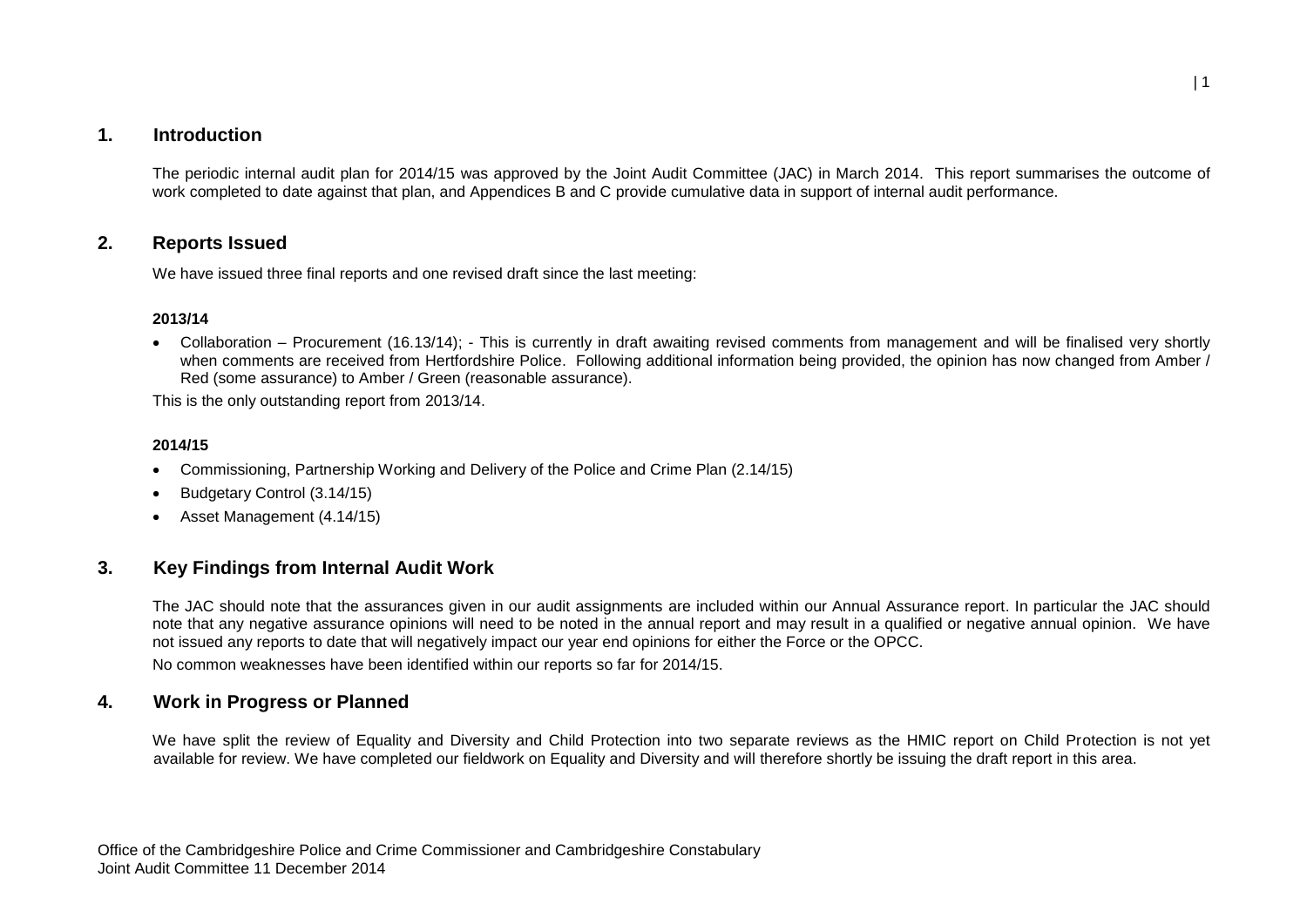## **5. Planning and Liaison**

Meetings have been held with the Chief Finance Officers to discuss the work completed to date, scoping of upcoming reviews and our key findings. In addition, regular meetings have been held with the Internal Auditors for Hertfordshire Police (Baker Tilly also provides the Internal Audit Service to Bedfordshire Police) to discuss the outcomes and progress of the collaborative reviews.

#### **6. Other Assurances**

As part of our agreed audit plan we included some collaborative reviews across Bedfordshire, Cambridgeshire and Hertfordshire. We have included in Appendix D the outcome of the final reviews including the level of assurance and number of recommendations. The final reports have been sent to members of the JAC separately for information, however, the scrutiny of these reviews will be undertaken by the individual lead JAC.

## **7. Changes to our Plan**

Since the last Committee we have been requested by management to delay the review of Child Protection & Equality until Q3. As reported earlier in our report we have now split the review of Equality and Diversity and Child Protection into two separate reviews as the HMIC report on Child Protection is not yet available for review.

#### **8. Sector Guidance**

We have issued the following publications and updates electronically since the last Joint Audit Committee:

- Emergency Services News Briefing October 2014
	- o Code of Ethics: A Code of Practice for the Principles and Standards of Professional Behaviour for the Policing Profession of England and Wales.
	- o Fire Incidents Response Times: England, 2013-14.
	- o Revised PACE Code A.
	- $\circ$  Core business: An inspection into crime prevention, police attendance and the use of police time.
	- o A master class in managing contracts and getting best value from third party providers.
	- o New National Fraud Initiative Security Policy Compliance Declaration.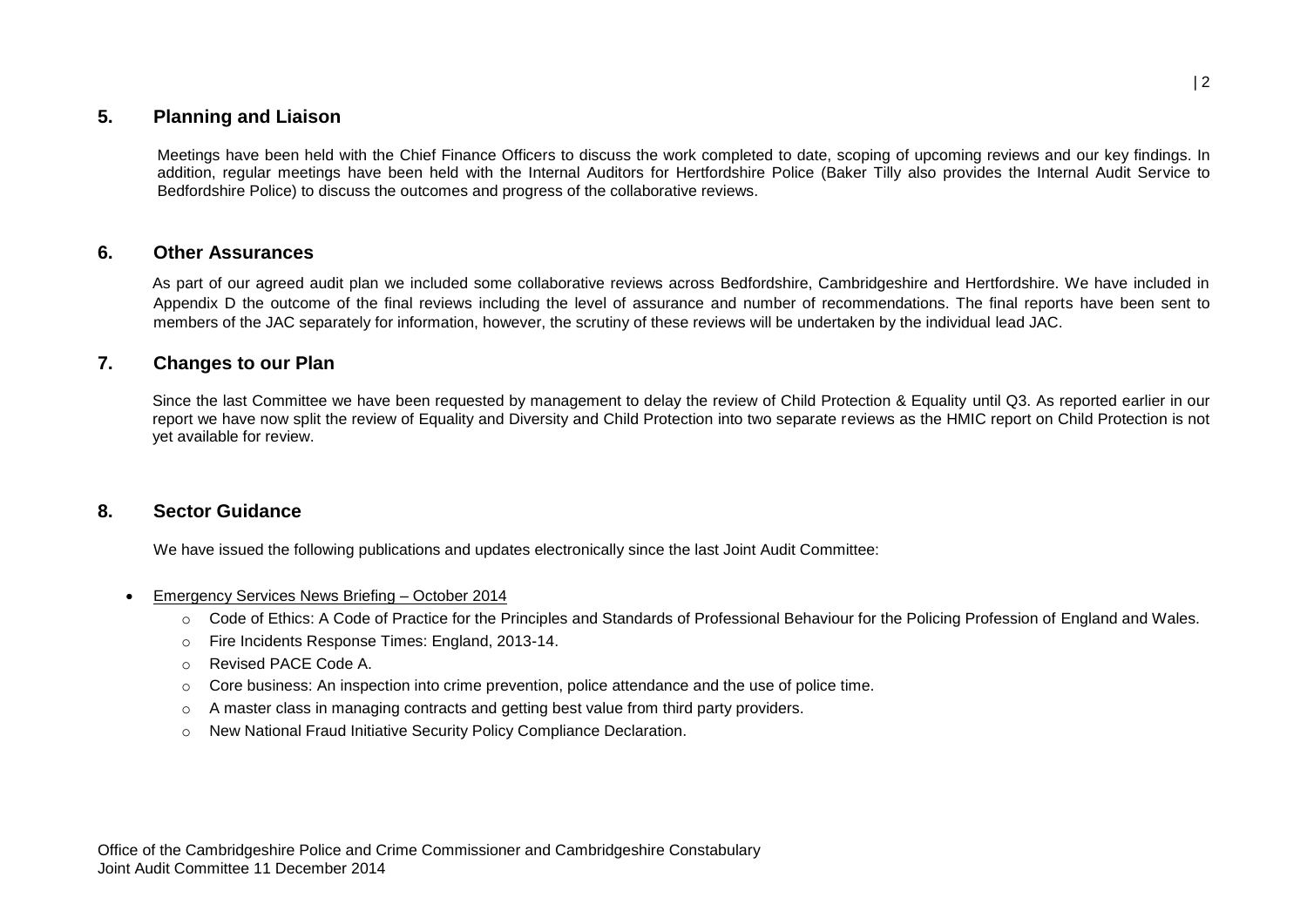## **APPENDIX A: Definitions of the levels of assurance and the classification of recommendations**

| <b>Recommendation Categorisation</b> |                                                                                                           |  |  |  |  |
|--------------------------------------|-----------------------------------------------------------------------------------------------------------|--|--|--|--|
| <b>Priority</b>                      | <b>Description</b>                                                                                        |  |  |  |  |
| High                                 |                                                                                                           |  |  |  |  |
| <b>Medium</b>                        | Recommendations are prioritised to reflect our assessment of risk associated with the control weaknesses. |  |  |  |  |
| Low                                  |                                                                                                           |  |  |  |  |

| <b>Opinions</b>                                                   |                                                                                                                                                                                                                                                                                                              |                      |                                                                                                                                                                                                                                                                                                                                                              |  |  |  |  |  |
|-------------------------------------------------------------------|--------------------------------------------------------------------------------------------------------------------------------------------------------------------------------------------------------------------------------------------------------------------------------------------------------------|----------------------|--------------------------------------------------------------------------------------------------------------------------------------------------------------------------------------------------------------------------------------------------------------------------------------------------------------------------------------------------------------|--|--|--|--|--|
| The definitions for the level of assurance that can be given are: |                                                                                                                                                                                                                                                                                                              |                      |                                                                                                                                                                                                                                                                                                                                                              |  |  |  |  |  |
| <b>Opinion</b>                                                    | <b>Description</b>                                                                                                                                                                                                                                                                                           | Opinion              | <b>Description</b>                                                                                                                                                                                                                                                                                                                                           |  |  |  |  |  |
|                                                                   | Taking account of the issues identified, the<br>OPCC & Force cannot take assurance that<br>the controls upon which the organisation<br>relies to manage this risk/area are suitably<br>designed, consistently applied or effective.<br>Action needs to be taken to ensure this risk is<br>managed.           | Ambe<br>Red<br>Greer | Taking account of the issues identified, the OPCC & Force<br>can take reasonable assurance that the controls upon<br>which the organisation relies to manage this risk/area are<br>suitably designed, consistently applied and effective.<br>However we have identified issues that, if not addressed,<br>increase the likelihood of the risk materialising. |  |  |  |  |  |
|                                                                   | Taking account of the issues identified, whilst<br>the OPCC & Force can take some assurance<br>that the controls upon which the organisation<br>relies to manage this risk/area are suitably<br>designed, consistently applied and effective,<br>action needs to be taken to ensure this risk is<br>managed. | Ambe<br>Red          | Taking account of the issues identified, the OPCC & Force<br>can take substantial assurance that the controls upon<br>which the organisation relies to manage this risk/area are<br>suitably designed, consistently applied and effective.                                                                                                                   |  |  |  |  |  |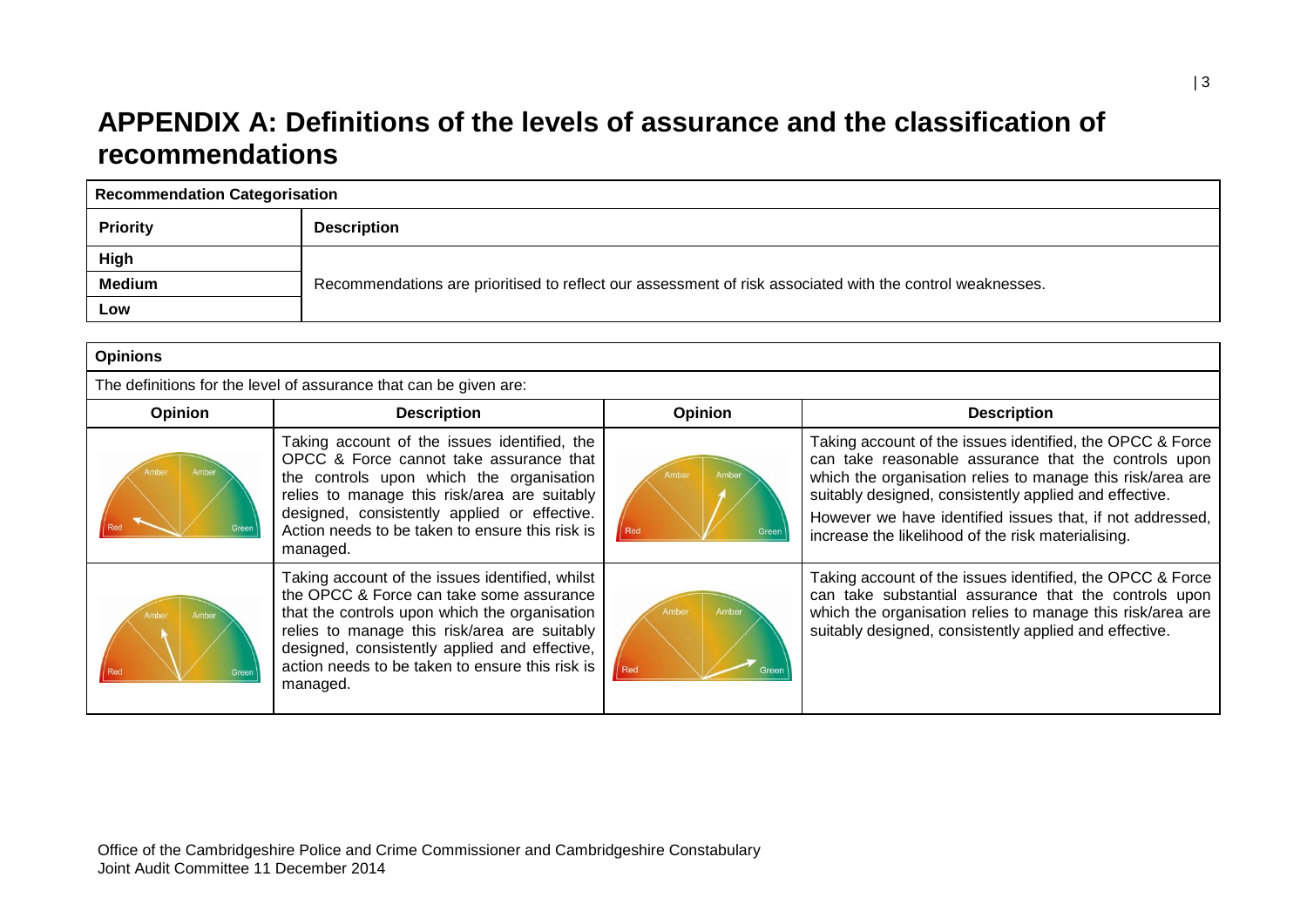## **APPENDIX B: OPERATIONAL PLAN PERFORMANCE 2014/15**

Detailed below is a summary of the work undertaken in 2014/15 to date, showing the levels of assurance given and the number of recommendations arising. Definitions with regard to the levels of assurance and the classification of recommendations are provided overleaf.

#### **2013/14**

| <b>Auditable Area</b>                  | <b>Status</b>                           | Assurance level given | <b>Number of Recommendations Made</b> |          |          |        |
|----------------------------------------|-----------------------------------------|-----------------------|---------------------------------------|----------|----------|--------|
|                                        |                                         |                       |                                       | M        | In Total | Agreed |
| Collaboration - Procurement (16.13/14) | <b>Revised Draft 2</b><br>December 2014 | Amber / Green         |                                       | <u>_</u> |          |        |

#### **2014/15**

| <b>Auditable Area</b>                                                                               | <b>Status</b>                 | Assurance level given         | Number of Recommendations Made |   |              |          |        |
|-----------------------------------------------------------------------------------------------------|-------------------------------|-------------------------------|--------------------------------|---|--------------|----------|--------|
|                                                                                                     |                               |                               | н                              | M |              | In Total | Agreed |
| Governance Framework (1.14/15)                                                                      | <b>FINAL</b><br>(Sept 14 JAC) | OPCC – Green<br>Force – Green | 0                              | 0 | 5            | 5        | 5      |
| <b>Commissioning, Partnership Working</b><br>and Delivery of the Police and Crime<br>Plan (2.14/15) | <b>FINAL</b><br>(Dec 14 JAC)  | Green                         | 0                              | 0 | $\mathbf{2}$ | 2        | 2      |
| <b>Budgetary Control (3.14/15)</b>                                                                  | <b>FINAL</b><br>(Dec 14 JAC)  | Green                         | 0                              |   | $\bf{0}$     |          |        |
| Asset Management (4.14/15)                                                                          | <b>FINAL</b><br>(Dec 14 JAC)  | Green                         | 0                              | 0 | 0            | 0        | 0      |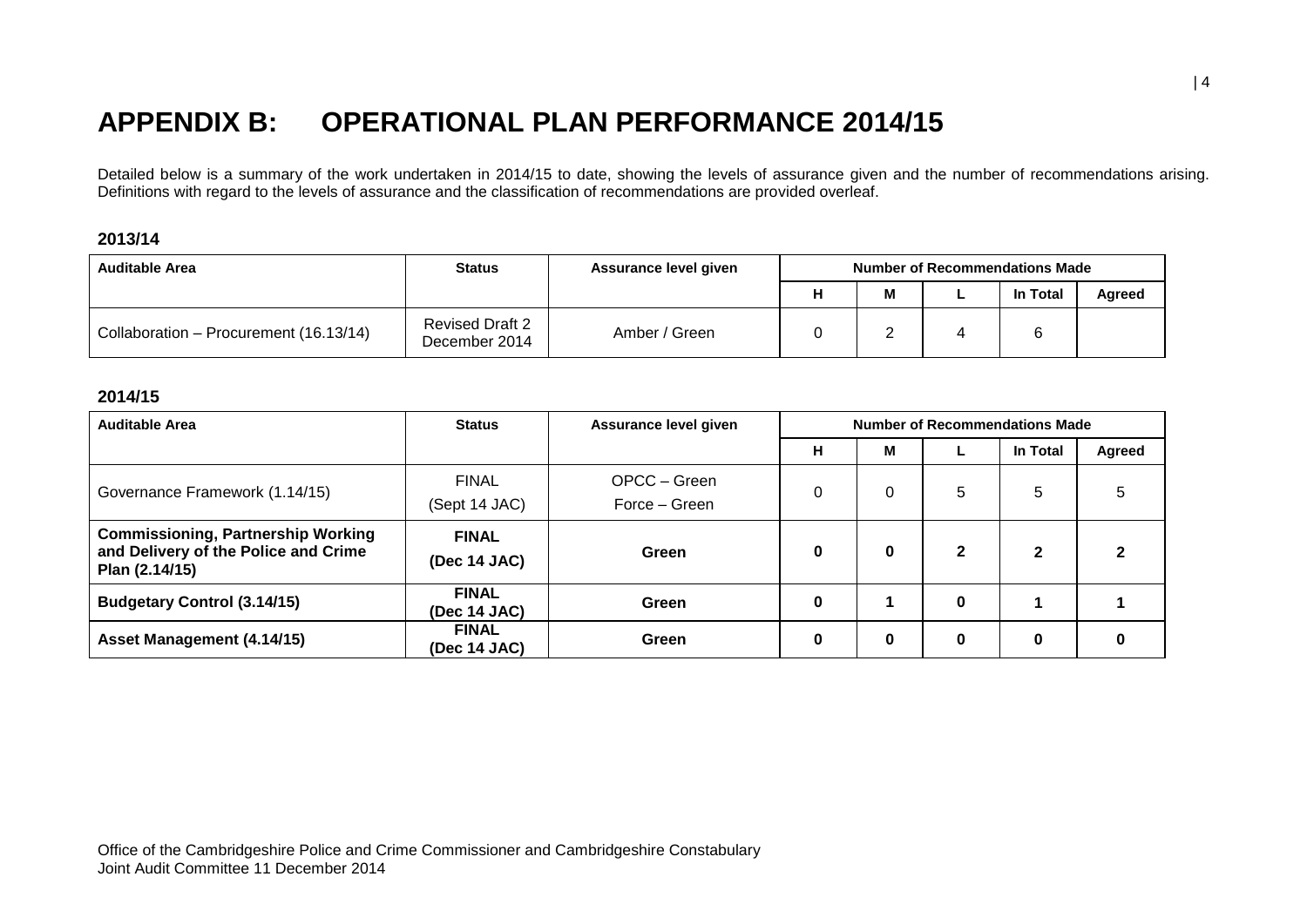# **APPENDIX C: 2014/15 WORK IN PROGRESS (including reports still in draft)**

| <b>Auditable Area</b>                        | <b>Planned start date</b> | <b>Status / Comments</b>                                                                                                                                  |
|----------------------------------------------|---------------------------|-----------------------------------------------------------------------------------------------------------------------------------------------------------|
|                                              |                           |                                                                                                                                                           |
| <b>Equality &amp; Diversity</b>              | 17/11/2014                | In Quality Assurance                                                                                                                                      |
| <b>Child Protection</b>                      | January 2015              | Split from Equality and Diversity Review due to delay in receipt<br>of HMIC report in this area. Time to be scheduled once report<br>received             |
| Payroll (including Pensions and Expenses)    | 16/01/2015                | Audit delayed to January 2015 due to sickness of Baker Tilly<br>staff and could not be arranged sooner due to annual leave<br>commitments of Force staff. |
| General Ledger                               | 15/01/2015                | As above                                                                                                                                                  |
| Follow Up                                    | 19/01/2015                |                                                                                                                                                           |
| Risk Management                              | 19/01/2015                |                                                                                                                                                           |
| Complaint Handling, Integrity & Transparency | 04/03/2015                |                                                                                                                                                           |
| <b>Proactive Fraud</b>                       | <b>March 2015</b>         | Awaiting confirmation from Force regarding specific timing                                                                                                |
| Seized and Lost Property                     | <b>March 2015</b>         | Awaiting confirmation from Force regarding specific timing                                                                                                |
| <b>IT Strategy</b>                           | Q4                        | To be completed by SIAS (Herts)                                                                                                                           |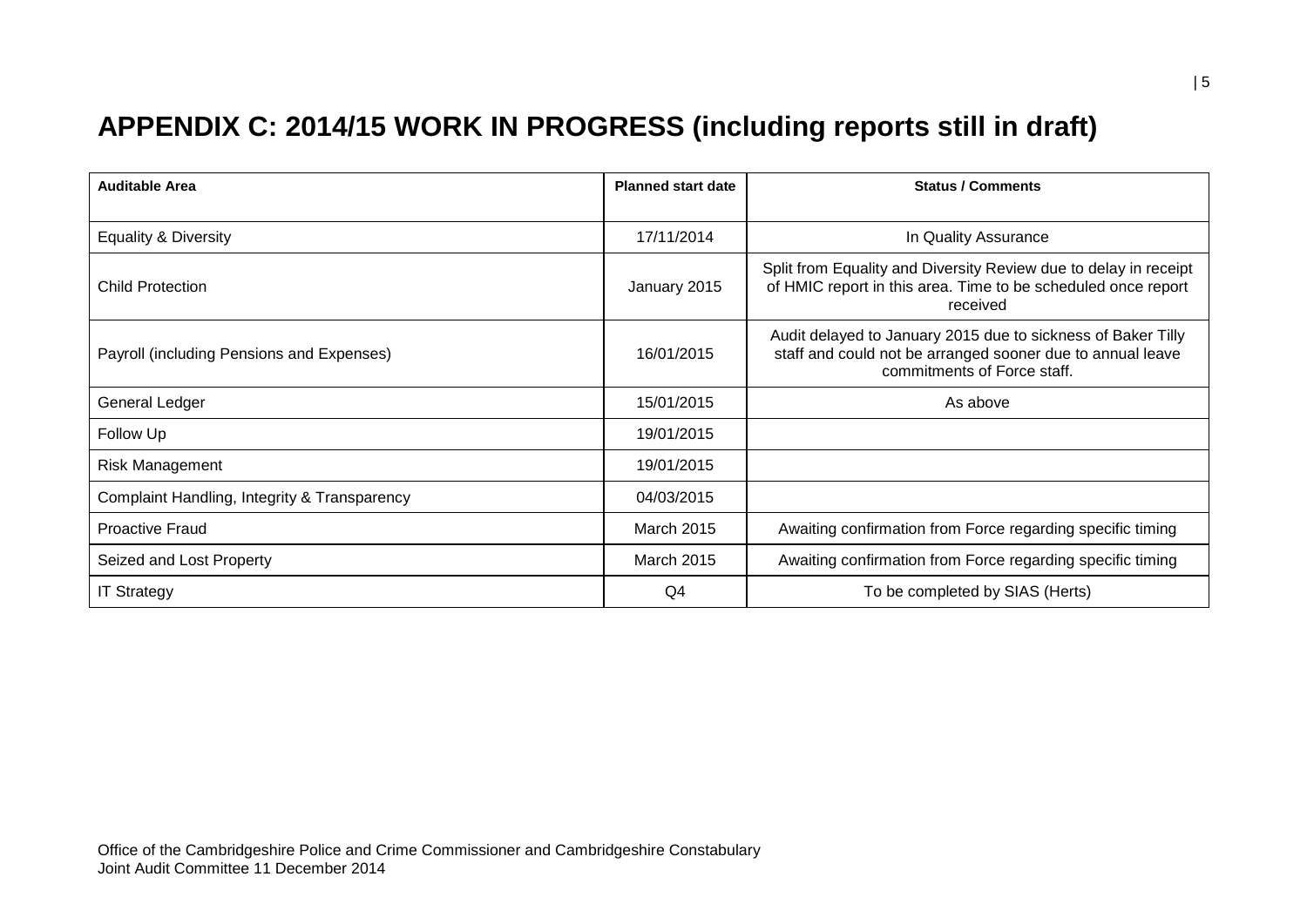## **APPENDIX D: Other Assurances (for information only)**

| <b>Auditable Area</b>                                                                                                        | <b>Status</b>                                                | Assurance level given              | <b>Number of Recommendations Made</b> |                |   |                |               |
|------------------------------------------------------------------------------------------------------------------------------|--------------------------------------------------------------|------------------------------------|---------------------------------------|----------------|---|----------------|---------------|
|                                                                                                                              |                                                              |                                    | H                                     | м              |   | In Total       | <b>Agreed</b> |
| <b>Bedfordshire</b>                                                                                                          |                                                              |                                    |                                       |                |   |                |               |
| JPS Governance Follow up                                                                                                     | <b>FINAL</b><br>(Sept 14 JAC)                                | Amber / Green                      |                                       | $\Omega$       |   | $\overline{2}$ |               |
| <b>Governance Arrangements for Eastern</b><br><b>Region Serious Organised Unit (ERSOU)</b><br>& Counter Terrorism Unit (CTU) | <b>FINAL</b><br>(Dec 14 JAC)                                 | Amber / Green                      | $\bf{0}$                              | $\mathbf{2}$   |   | 3              |               |
| Preparedness for Athena                                                                                                      | Q4                                                           |                                    |                                       |                |   |                |               |
| <b>Hertfordshire</b>                                                                                                         |                                                              |                                    |                                       |                |   |                |               |
| Wider ERSOU (Eastern Region Special<br>Operations Unit) - Covert Accounts and<br>operations                                  | <b>FINAL</b><br>(Sept 14 JAC)                                | SIAS - Substantial                 | $\Omega$                              | $\overline{2}$ | 6 | 8              | 8             |
| Collaborative Financials                                                                                                     | Nov 14<br>Delayed timing in<br>discussion with<br>management | To be completed by SIAS<br>(Herts) |                                       |                |   |                |               |
| <b>Cameras Tickets and Collisions</b>                                                                                        | Draft Report                                                 | To be completed by SIAS<br>(Herts) |                                       |                |   |                |               |

#### **SIAS - Different opinions used (Full, Substantial, Moderate, Limited, No Assurance)**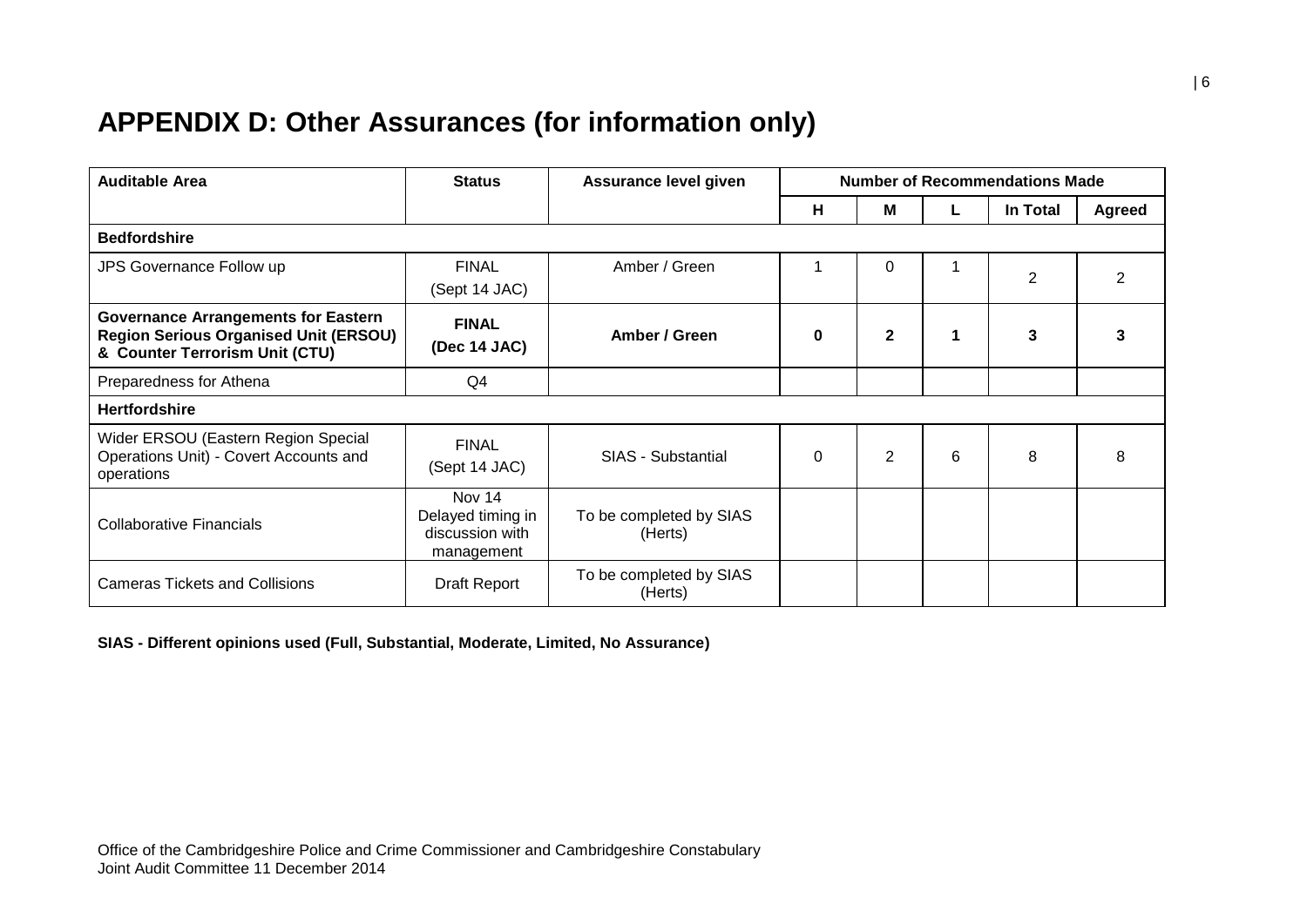## **APPENDIX E: Action Plans (HIGH and MEDIUM recommendations only) further information for Red and Amber / Red opinions.**

|                  | Assignment: Collaboration – Procurement (16.13/14) – still in draft                                                                                                                                                       | Opinion:<br>Amber<br>Ambe<br>Red<br>Green | Recs:<br>$H - 0$<br>$M - 2$<br>$L - 4$ |                           |                        |                                      |
|------------------|---------------------------------------------------------------------------------------------------------------------------------------------------------------------------------------------------------------------------|-------------------------------------------|----------------------------------------|---------------------------|------------------------|--------------------------------------|
| Ref              | <b>Recommendation</b>                                                                                                                                                                                                     | Categorisation                            | <b>Accepted</b><br>(Y/N)               | <b>Management Comment</b> | Implementation<br>Date | <b>Manager</b><br><b>Responsible</b> |
| 1.1 <sub>b</sub> | That the Strategic Procurement Action<br>Plan (Strategy) and the Procurement<br>Delegated Authority and Threshold<br>document be formally approved by the<br>three Police and Crime Commissioner's<br>in a timely manner. | Medium                                    |                                        |                           |                        |                                      |
|                  | It is noted however that the timeline is<br>the 1st July 2014 and therefore there is<br>some urgency in obtaining formal<br>approval.                                                                                     |                                           |                                        |                           |                        |                                      |
|                  | Once agreed and subject to any changes<br>resulting from the Procurement Strategy<br>Business Case, the procurement<br>procedures should be updated and<br>issued.                                                        |                                           |                                        |                           |                        |                                      |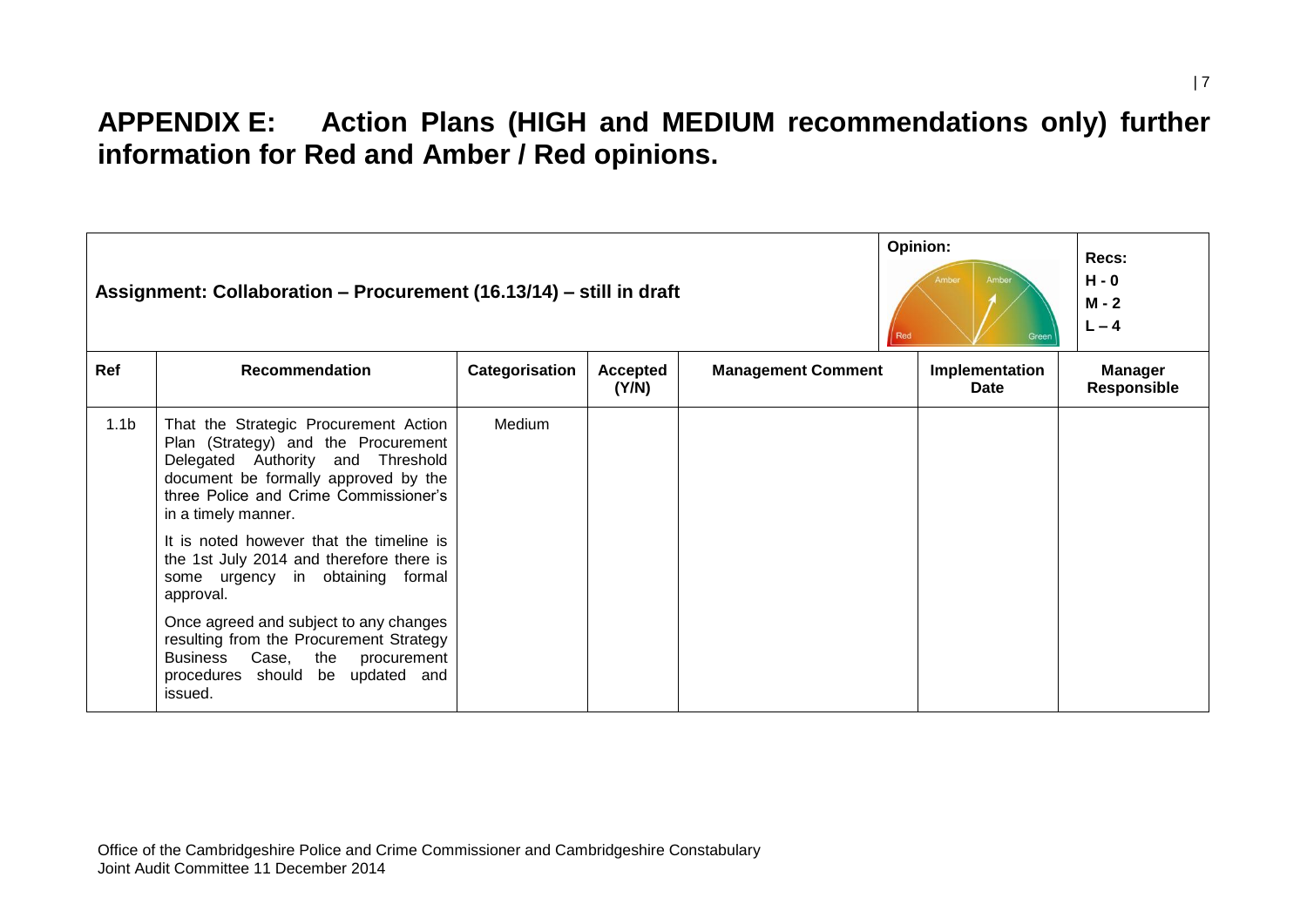| 1.7 | All staff within the Joint Procurement<br>Department should be involved in all<br>appropriate aspects of contract and<br>procurement negotiation throughout the<br>three Forces as they would be more<br>aware of overall spend limits and<br>compliance with Standing Orders etc.<br>and there would be greater opportunities<br>to achieve Value for Money savings. | Medium |  |  |  |
|-----|-----------------------------------------------------------------------------------------------------------------------------------------------------------------------------------------------------------------------------------------------------------------------------------------------------------------------------------------------------------------------|--------|--|--|--|
|-----|-----------------------------------------------------------------------------------------------------------------------------------------------------------------------------------------------------------------------------------------------------------------------------------------------------------------------------------------------------------------------|--------|--|--|--|

|            | Assignment: Commissioning, Partnership Working and Delivery of the Police and<br><b>Crime Plan (2.14/15)</b>                                                                                                                                                                                                                                                                                                                                  | Opinion:<br>Ambe<br>Amber<br>Red | Recs:<br>$H - 0$<br>$M - 0$<br>$L - 2$ |                           |                               |                               |  |  |  |  |
|------------|-----------------------------------------------------------------------------------------------------------------------------------------------------------------------------------------------------------------------------------------------------------------------------------------------------------------------------------------------------------------------------------------------------------------------------------------------|----------------------------------|----------------------------------------|---------------------------|-------------------------------|-------------------------------|--|--|--|--|
|            | This assurance was based around the design of controls and compliance with the controls at the time of the audit. It is recognised that amendments to practices<br>and processes for actual commissioning will need to be enhanced and/or developed once the services/support to be provided have been identified and an<br>option appraisals undertaken to determine the most appropriate way of procuring these for the October 2014 start. |                                  |                                        |                           |                               |                               |  |  |  |  |
|            | It is also recognised by the Commissioner that future grant allocations are required to be subject to enhanced terms and conditions to reflect the more<br>outcomes-focused approach required.                                                                                                                                                                                                                                                |                                  |                                        |                           |                               |                               |  |  |  |  |
| <b>Ref</b> | <b>Recommendation</b>                                                                                                                                                                                                                                                                                                                                                                                                                         | Categorisation                   | <b>Accepted</b><br>(Y/N)               | <b>Management Comment</b> | Implementation<br><b>Date</b> | <b>Manager</b><br>Responsible |  |  |  |  |
|            | No High or Medium Recommendations                                                                                                                                                                                                                                                                                                                                                                                                             |                                  |                                        |                           |                               |                               |  |  |  |  |